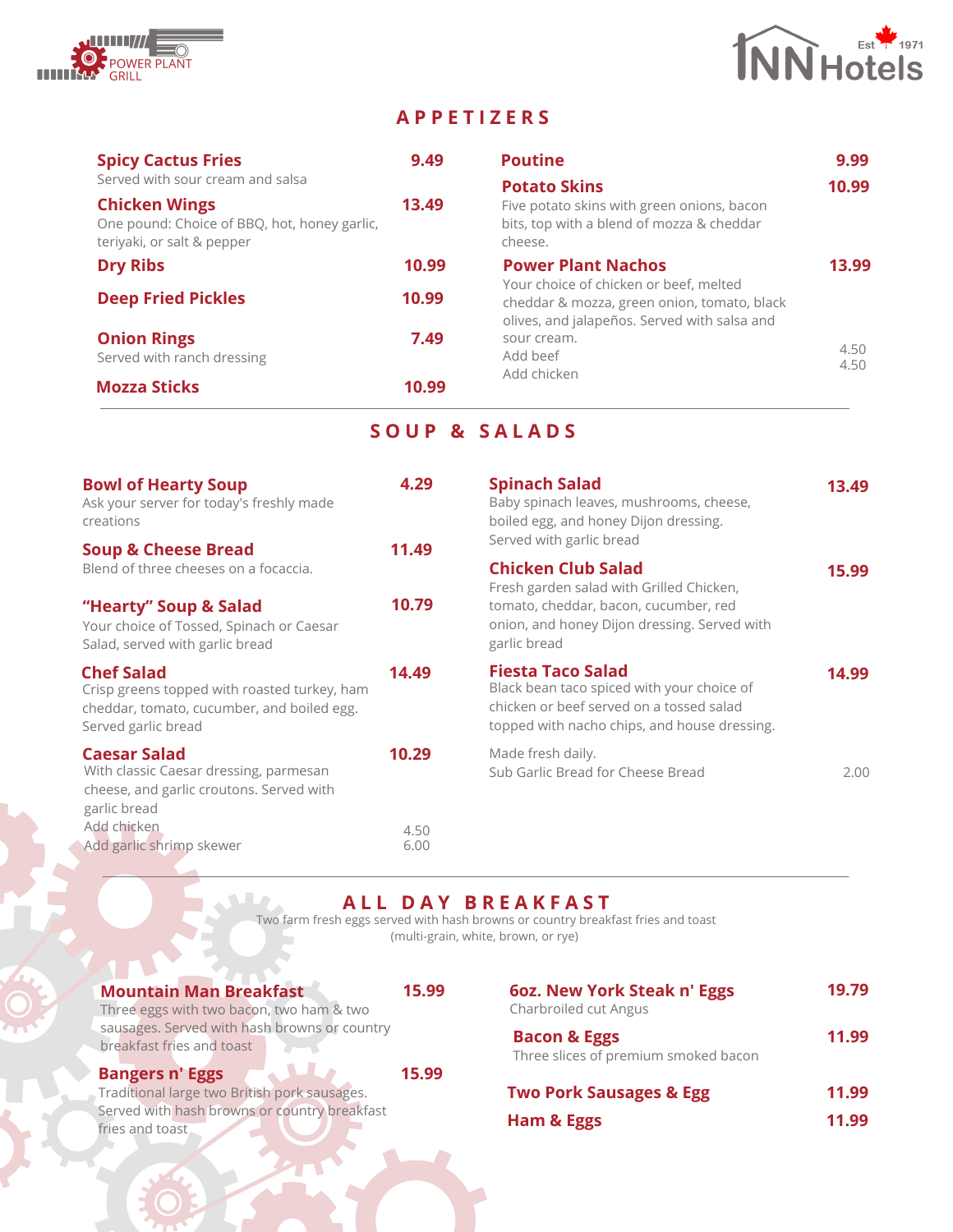



## **S A N D W I C H E S**

Served with choice fries, soup, or salad (tossed, spinach, or Caesar)

| <b>Beef Dip</b><br>Tender! Slow braised pot roast piled on a bun<br>with Au Jus                                                                                   | 14.99                                | <b>Chicken Melt</b><br>Chicken breast, sautéed onions, two cheeses                                                                                                                                                    | 13.99 |
|-------------------------------------------------------------------------------------------------------------------------------------------------------------------|--------------------------------------|-----------------------------------------------------------------------------------------------------------------------------------------------------------------------------------------------------------------------|-------|
| <b>Grilled Ham &amp; Cheese</b><br>A traditional blend of ham and cheese on<br>your choice of bread                                                               | 11.99                                | <b>New York Steak Sandwich</b><br>6oz. New York steak served open-faced on garlic<br>bread                                                                                                                            | 18.99 |
| <b>B.L.T.</b><br>A classic bacon, lettuce, and tomato                                                                                                             | 11.99                                | <b>Clubhouse Sandwich</b><br>Grilled Turkey, bacon, ham, lettuce, tomato,<br>and cheddar topped with mayo.                                                                                                            | 16.99 |
| <b>Monte Cristo</b><br>Ham, turkey, and swiss on grilled egg dipped<br>Texas bread.                                                                               | 13.99                                | <b>Chicken Caesar Wrap</b><br>Boneless chicken breast, bacon, romaine lettuce,<br>parmesan cheese, topped with Caesar dressing.                                                                                       | 14.99 |
| <b>Hot Turkey Sandwich</b><br>Smothered with rich homestyle gravy served<br>on top of our bread stuffing. Served with<br>your choice of fries or salad.           | 16.29                                | <b>Chicken or Beef Quesadilla</b><br>Grilled tortilla stuffed with chicken or beef,<br>mozza and cheddar cheese, green onions,<br>tomato, served with salsa and sour cream.                                           | 14.99 |
| <b>Hot Pot Roast Sandwich</b><br>Tender, slow braised pot roast on Texas<br>bread, smothered in homestyle gravy                                                   | 14.99                                | <b>Rueben</b><br>Corned beef on grilled rye bread with swiss<br>cheese and sauerkraut.                                                                                                                                | 15.99 |
| <b>Classic Cheeseburger</b>                                                                                                                                       | sub sweet potato fries 2.00<br>15.99 | All beef burgers are charbroiled with mayonnaise, relish, red onion, tomato, and lettuce.<br>Served with choice of fries or salad (Tossed, Spinach or Caesar)<br><b>Bacon &amp; Cheeseburger</b><br>Need we say more? | 16.49 |
|                                                                                                                                                                   |                                      |                                                                                                                                                                                                                       |       |
| <b>Power Plant Burger</b><br>A true monster with two patties, special sauce,<br>bacon, cheese, red onion, lettuce, and tomato.                                    | 18.99                                | <b>The Works</b><br>Bacon, cheddar, and mushrooms. When you<br>want it all!                                                                                                                                           | 16.99 |
| <b>Swiss &amp; Mushroom Burger</b><br>A mouth-watering creation loaded with<br>sautéed mushrooms, special sauce, Swiss<br>cheese, red onion, lettuce, and tomato. | 16.49                                | <b>Schnitzel Burger</b><br>Pork schnitzel topped with mushrooms and<br>Swiss, may, lettuce, tomato, and red onion                                                                                                     | 16.99 |
|                                                                                                                                                                   |                                      | <b>CHICKEN</b>                                                                                                                                                                                                        |       |
| <b>Santa Fe Chicken Burger</b><br>Charbroiled chicken breast with bacon,<br>mushroom, salsa, and shredded mozza cheese                                            | 16.49                                | <b>Cordon Bleu Chicken Burger</b><br>Traditional choice, ham, and Swiss cheese                                                                                                                                        | 14.99 |
|                                                                                                                                                                   |                                      | <b>SPECIALTIES</b>                                                                                                                                                                                                    |       |
| <b>Farmer's Sausage &amp; Perogies</b><br>Our famous smoked farmer's sliced sausage<br>served with cheese perogies topped with<br>onion, bacon, and sour cream    | 16.99                                | <b>Chicken Fingers</b><br>Your choice of fries or Caesar. Served with<br>honey mustard, BBQ, sweet & sour, or plum<br>sauce.                                                                                          | 13.99 |
| <b>Fish &amp; Chips</b><br>Two pieces fish in our crispy beer batter,<br>served on tidal wave of fries.<br>Three pieces fish                                      | 16.49<br>18.99                       | <b>Bangers n Mashed</b><br>Traditional large three British pork sausages on<br>fluffy mashed potatoes and homestyle gravy &<br>vegetables.                                                                            | 14.99 |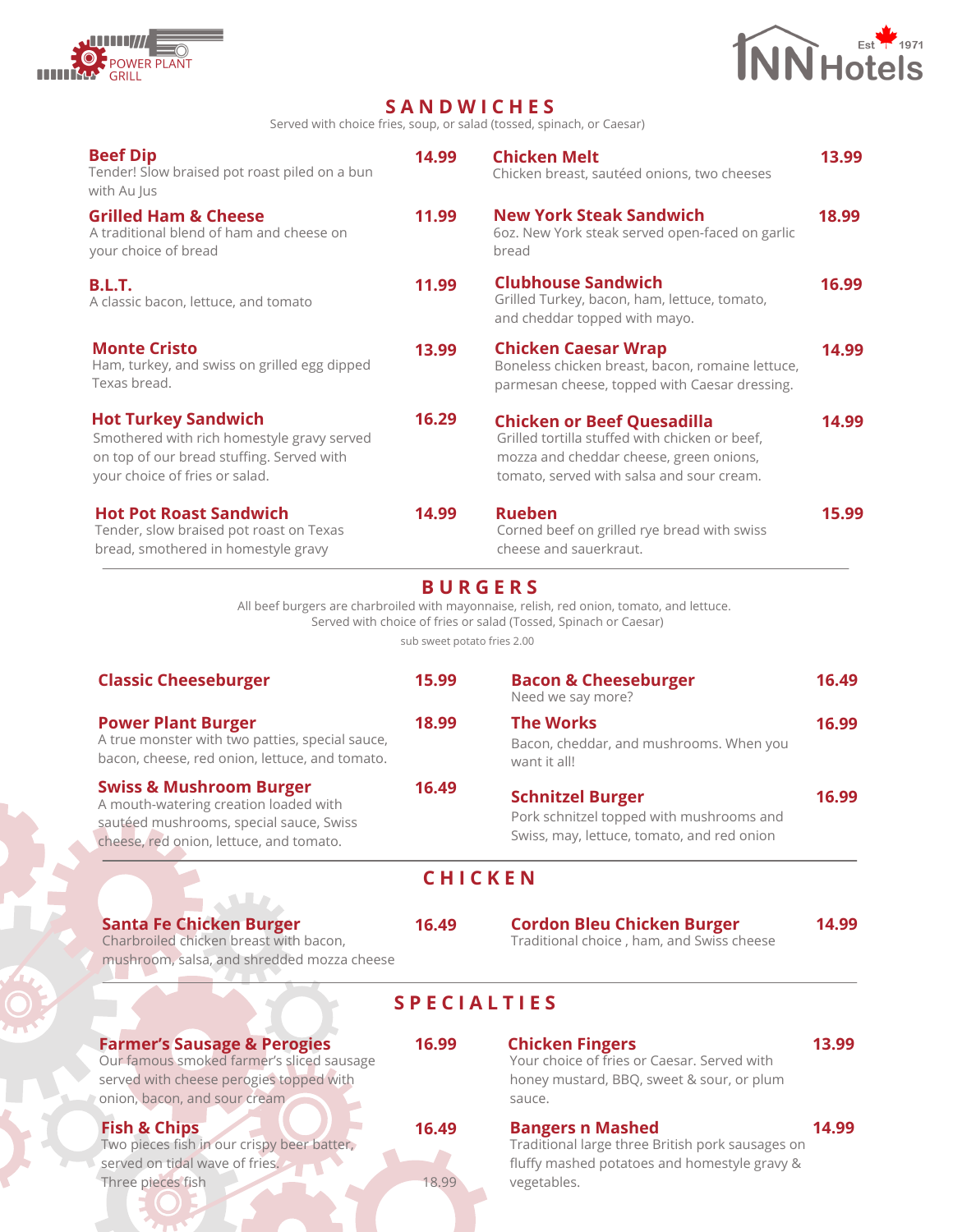



## **S T E A K S**

We only use Certified Angus beef that is aged to perfection with rice or fries. Soups made fresh daily.

Add a bowl of soup or one of 3 starter salads (Caesar or Tossed, Spinach) 3.99 Add a skewer of garlic small prawns 6.00

#### **6oz. New York Steak**

Charbroiled, accompanied with sautéed mushrooms.

Charbroiled, accompanied with sautéed mushrooms. **19.79 8oz. New York Steak 22.99**

**P A S T A**

All pastas come with garlic bread

| <b>Platter Spaghetti</b><br>Spaghetti noodles topped with cheddar and<br>mozza<br>Add Italian Meatballs (2)                            | 14.49<br>4.00 | <b>Baked Spaghetti</b><br>Topped with cheddar and mozza<br>Add Italian Meatballs (2)                | 15.99<br>4.00         |
|----------------------------------------------------------------------------------------------------------------------------------------|---------------|-----------------------------------------------------------------------------------------------------|-----------------------|
| <b>Baked Lasagna</b><br>Layers of noodles and homestyle meat sauce<br>under our bubbling blend of cheeses<br>Add Italian Meatballs (2) | 15.49<br>4.00 | <b>Penne Carbonara</b><br>Penne noodles tossed in creamy asiago cheese<br>Add Prawns<br>Add Chicken | 13.99<br>6.00<br>4.50 |

### **F E A T U R E D D I S H E S**

Feature dishes served with your choice of mashed potatoes, rice, fries, and fresh garden vegetables of the day.

| <b>Two Shrimp Skewers</b><br>Served with potato and vegetable.                                                | 15.49 |
|---------------------------------------------------------------------------------------------------------------|-------|
| <b>Pot Roast</b><br>Tender! Tender! Slow braised pot roast with<br>homestyle gravy                            | 15.79 |
| <b>Grilled Salmon Fillet</b><br>Salmon fillet, lightly seasoned                                               | 19.49 |
| <b>Roast Turkey Dinner</b><br>Roasted turkey, served with stuffing,<br>cranberry, and gravy                   | 16.49 |
| <b>Country Meatloaf Dinner</b><br>An original country recipe                                                  | 15.99 |
| <b>Italian Meatball Dinner</b><br>Italian meatballs on fluffy mashed potatoes<br>with delicious country gravy | 13.79 |
| <b>Baked Chicken Parmesan</b><br>Baked chicken breast with marinara sauce<br>and melted cheese                | 15.99 |
| <b>Schnitzel Alsace</b><br>Breaded pork schnitzel smothered with                                              | 17.49 |

braised sauerkraut and bacon

| <b>Schnitzel Hunter Style</b><br>Breaded pork schnitzel smothered with red<br>wine mushroom sauce                                                   | 17.49         |
|-----------------------------------------------------------------------------------------------------------------------------------------------------|---------------|
| <b>Schnitzel Champignon</b><br>Tender breaded pork schnitzel smothered<br>with sautéed mushrooms                                                    | 16.99         |
| <b>Salisbury Steak</b><br>Fresh lean ground beef steak with grilled<br>onions and homestyle gravy                                                   | 16.49         |
| <b>Beef Liver</b><br>Rich and flavourful breaded beef liver loaded<br>with fried onions and homestyle gravy<br>Add bacon                            | 15.99<br>2.00 |
| <b>Teriyaki Vegetable Stir-Fry</b><br>An assortment of vegetables sautéed until<br>tender and coated with teriyaki sauce. Served<br>with rice pilaf | 13.99         |
| Add chicken<br>Add beef                                                                                                                             | 4.50<br>4.50  |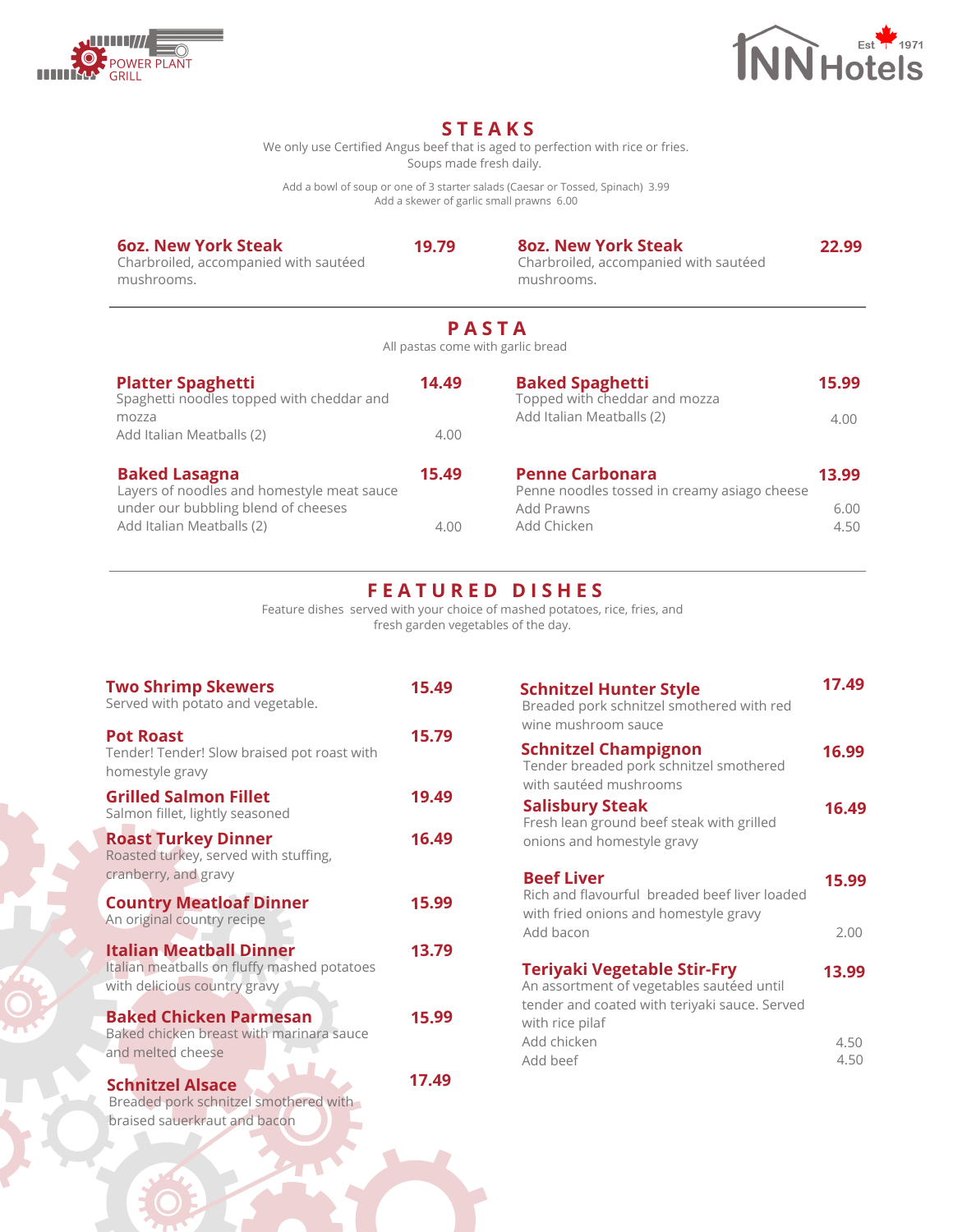



## **S I D E S**

| <b>Baked Potato</b><br>After 4:00pm | 4.50 | <b>Spinach Salad</b>   | 7.49 |
|-------------------------------------|------|------------------------|------|
| <b>Cheese Bread</b>                 | 4.50 | <b>Caesar Salad</b>    | 7.49 |
| <b>Garlic Bread</b>                 | 3.50 | <b>Tossed Salad</b>    | 7.49 |
| <b>Fries</b>                        | 5.25 | <b>Fruit Cup</b>       | 5.95 |
| <b>Sweet Potato Fries</b>           | 6.25 | <b>Homestyle Gravy</b> | 2.49 |
| <b>Sautéed Mushrooms</b>            | 3.49 |                        |      |

|                                                         | <b>BEVERAGES</b> |                             |      |
|---------------------------------------------------------|------------------|-----------------------------|------|
| <b>Iced Tea or Soft Drink</b><br>Free refills with meal | 3.50             | <b>Regular Tea</b>          | 3.50 |
| <b>Assorted Juices</b>                                  | 4.25             | <b>Mug of Hot Chocolate</b> | 3.50 |
| <b>Specialty Tea</b>                                    | 3.75             | 2% Milk                     | 3.75 |
| <b>Coffee</b>                                           | 3.50             |                             |      |
|                                                         |                  |                             |      |
|                                                         |                  |                             |      |
|                                                         |                  |                             |      |
|                                                         |                  |                             |      |
|                                                         |                  |                             |      |
|                                                         |                  |                             |      |